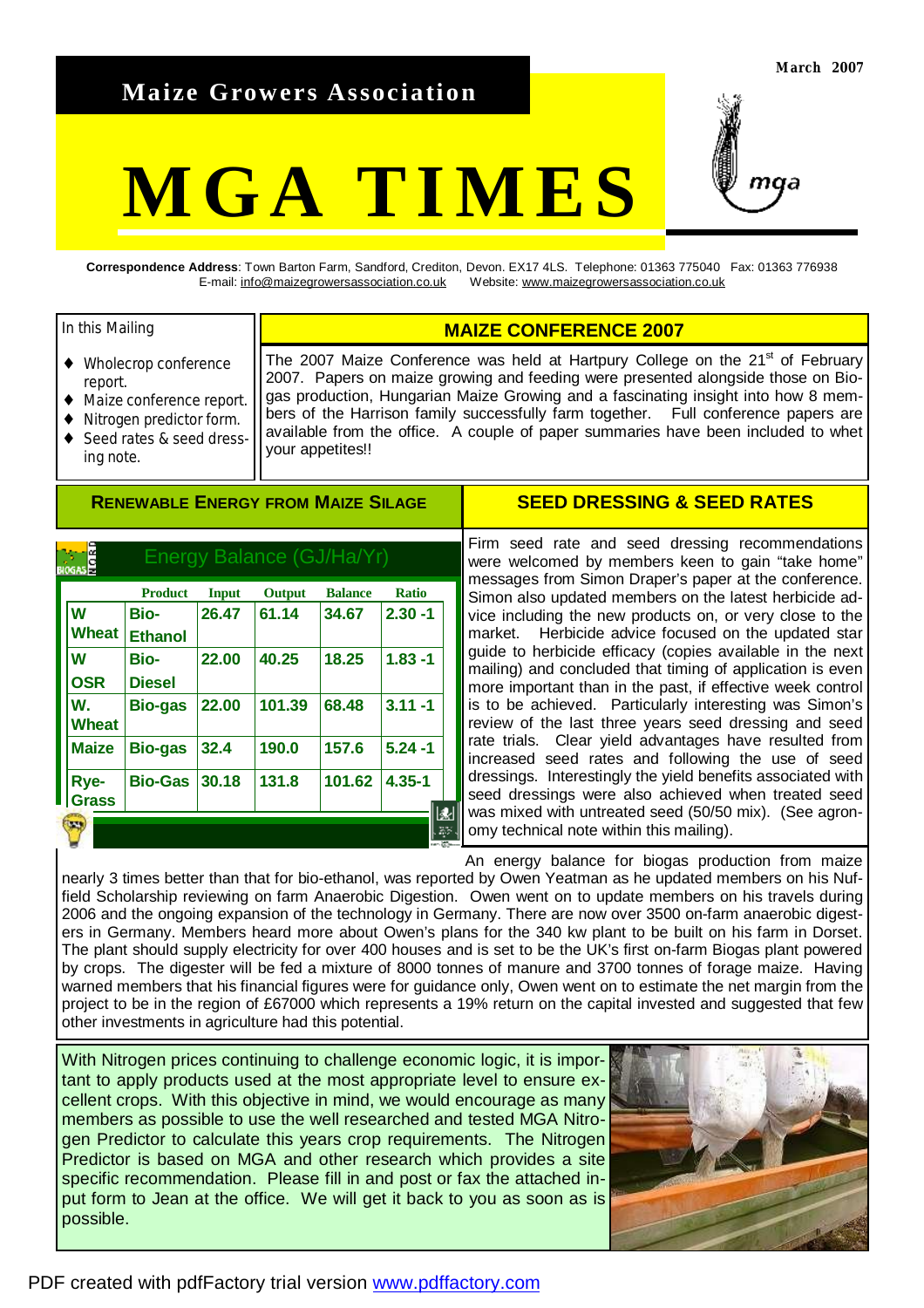### **WHOLECROP CONFERENCE 2007**

The MGA wholecrop conference was held at Harper Adams College on  $7<sup>th</sup>$  February 2007. Two excellent papers on ruminant feeding were complimented by farmer papers looking at fermented and urea treated wholecrops. The use of wholecrop as feedstock for biogas production was also covered. Full wholecrop conference papers are available on request, please give Jean a call at the office for a copy.

#### **BUG HEAVEN!**

The need for an effective "Rumen Mat" and "Bug Heaven" were key features of Dai Grove-Whites (Faculty of Veterinary Science at Liverpool University) excellent "farmer speak" paper. Dai, an early adopter of the Sub Acute Ruminal Acidosis (SARA) theory, outlined the importance of ruminal liquid pH and how saliva, a consequence of cudding, being alkaline can buffer low rumen pH's. The benefits of assessing dung consistency were outlined using some excellent photographs. Dai concluded by reviewing the effect different feeding systems can have on rumen health and maintained full audience attention to the end as he outlined the "Dolly Parton Effect".



### **BOVINE FARM WORKERS UNION**

Even more practical, if that is possible, was Malcolm Graham's paper on "My on-farm experiences of feeding wholecrop". Malcolm, a Nutrition Consultant working with Keenans tackled the subject of successfully feeding cows, as the "Shop Steward of the Bovine Farm Workers Union" (BFWU), or in other words from the cows point of view. Malcolm summarised the pro's and con's of the main wholecrop options, talked feed conversion efficiency and ration formulation. The importance of long fibre as the foundation of a good ration was highlighted as was ration presentation and nutrient balance. Key nutrition benchmarks were laid down. The benchmarks included energy and protein targets, ration dry matters, plus mineral requirements. Silage inspection along side analysis and careful monitoring of performance should be the starting point when formulating rations for livestock was Malcolm's "take home" message for delegates.

#### **2007 THE YEAR FOR BIOGAS**

A pay back period of just over 8 years for investment in crop fed biogas production was one of the many messages put forward by Lucy Lewis, head of research at UK Biogas company Greenfinch Ltd. Lucy provided



delegates, many of whom who were completely new to biogas production, with a potted history of and potential future for Anaerobic Digestion (AD) in the UK. A full explanation of how gas is produced from AD led on to crop yields and example costings. Lucy's fascinating paper got the conference buzzing from the start and the regular referrals to her paper throughout the morning and during question time illustrated fully that she had most definitely struck a real chord.

I'm sure all members of the MGA will be sad to learn of the unexpected and sudden death of Nigel Jones. Nigel has been an enthusiastic member of the Maize Growers Association for many years through his association with the maize seed trade.

Nigel's involvement in discussions at farm walks and conferences will be very sadly missed by everyone who knew him. Our condolences go out to his family.

For more information, please consult your Masstock contact or call Brendan Paul on 01280 848848

**5.8 tonnes starch /ha**